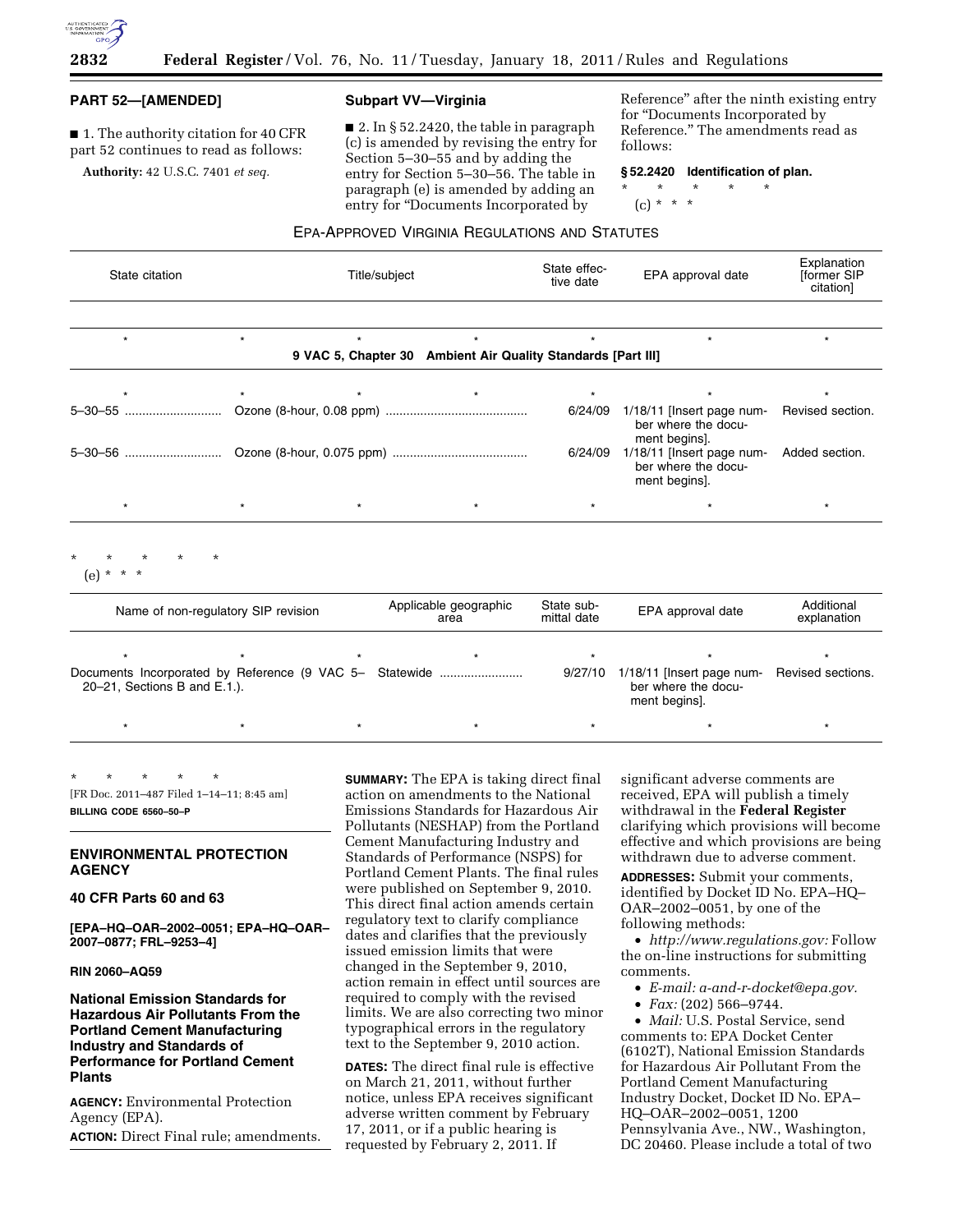copies. In addition, please mail a copy of your comments on the information collection provisions to the Office of Information and Regulatory Affairs, Office of Management and Budget (OMB), *Attn:* Desk Officer for EPA, 725 17th St., NW., Washington, DC 20503.

• *Hand Delivery:* In person or by courier, deliver comments to: EPA Docket Center (6102T), Standards of Performance (NSPS) for Portland Cement Plants Docket, Docket ID No. EPA–HQ–OAR–2002–0051, EPA West, Room 3334, 1301 Constitution Avenue, NW., Washington, DC 20004. Such deliveries are only accepted during the Docket's normal hours of operation, and special arrangements should be made for deliveries of boxed information. Please include a total of two copies.

*Instructions:* Direct your comments to Docket ID No. EPA–HQ–OAR–2002– 0051. EPA's policy is that all comments received will be included in the public docket without change and may be made available online at *[http://](http://www.regulations.gov)  [www.regulations.gov,](http://www.regulations.gov)* including any personal information provided, unless the comment includes information claimed to be Confidential Business Information (CBI) or other information whose disclosure is restricted by statute. Do not submit information that you consider to be CBI or otherwise protected through *[http://](http://www.regulations.gov)  [www.regulations.gov](http://www.regulations.gov)* or e-mail. The *<http://www.regulations.gov>* Web site is an ''anonymous access'' system, which means EPA will not know your identity or contact information unless you provide it in the body of your comment. If you send an e-mail comment directly to EPA without going through *[http://](http://www.regulations.gov) [www.regulations.gov,](http://www.regulations.gov)* your e-mail address will be automatically captured and included as part of the comment that is placed in the public docket and made available on the Internet. If you submit an electronic comment, EPA recommends that you include your name and other contact information in the body of your comment and with any disk or CD–ROM you submit. If EPA cannot read your comment due to technical difficulties and cannot contact you for clarification, EPA may not be able to consider your comment. Electronic files should avoid the use of special characters, any form of encryption, and be free of any defects or viruses.

*Docket:* All documents in the docket are listed in the *[http://](http://www.regulations.gov) [www.regulations.gov](http://www.regulations.gov)* index. Although listed in the index, some information is not publicly available, *e.g.,* CBI or other information whose disclosure is restricted by statute. Certain other material, such as copyrighted material,

will be publicly available only in hard copy. Publicly available docket materials are available either electronically in *[http://](http://www.regulations.gov) [www.regulations.gov](http://www.regulations.gov)* or in hard copy at the EPA Docket Center, National Emission Standards for Hazardous Air Pollutants from the Portland Cement Manufacturing Industry Docket, EPA West, Room 3334, 1301 Constitution Ave., NW., Washington, DC. The Public Reading Room is open from 8:30 a.m. to 4:30 p.m., Monday through Friday, excluding legal holidays. The telephone number for the Public Reading Room is (202) 566–1744, and the telephone number for the Docket Center is (202) 566–1742.

**FOR FURTHER INFORMATION CONTACT:** Mr. Keith Barnett; Office of Air Quality Planning and Standards; Sector Policies and Programs Division, Metals and Minerals Group (D243–02); Environmental Protection Agency; Research Triangle Park, NC 27711; telephone number: (919) 541–5605; fax number: (919) 541–5450; e-mail address: *[barnett.keith@epa.gov](mailto:barnett.keith@epa.gov)*.

## **SUPPLEMENTARY INFORMATION:**

## **I. What is the background for the amendments?**

On September 9, 2010 (75 FR 54970), EPA issued final amendments to National Emission Standards for Hazardous Air Pollutants (NESHAP) from the Portland Cement Manufacturing Industry and Review of New Source Performance Standards (NSPS) for Portland Cement Plants. EPA subsequently determined that the final rule amendments were unclear in certain areas. First, compliance dates are unclear for some sources. Second, the final rule amendments did not make clear that emission limits currently in effect for existing sources remain in effect until the compliance date of the September 9, 2010, emission standards. Third, we inadvertently omitted a required rule reference in an incorporation by reference provision. Finally, this direct final rule will correct a typographical error in Table 1 of § 63.1343(b). This action makes these clarifications and corrects these errors.

We are issuing the amendments as a direct final rule, without a prior proposal, because we view the revisions as noncontroversial and anticipate no adverse comment. However, in the Proposed Rules section of this **Federal Register** notice, we are publishing a separate document that will serve as the proposal to amend the NESHAP and NSPS for cement production if significant adverse comments are filed.

### **II. What are the changes to the final rules (75 FR 54970)?**

This direct final rule changes the following provisions. In § 63.1351(b) we establish a compliance date for existing sources of three years from publication of the final rule in the **Federal Register**  for the particulate matter (PM), total hydrocarbons (THC), hydrochloric acid (HCl), and mercury emissions limits. However, we also made other changes to rule requirements, which included regulating open clinker piles and changing the requirements for opacity measurements. Because the rule text did not include specific compliance dates for these other requirements, there is uncertainty as to the compliance dates as applied to existing sources—for example, whether there is an unstated (and unintended) implication that compliance dates for standards and other changes not enumerated explicitly are different from three years after promulgation. EPA in fact intended that the same compliance date apply for all changes to rule requirements for existing sources. This is evident since EPA indicated generally that it was establishing a compliance date of three years for the September 9, 2010, requirements for existing sources (75 FR at 54993), and never discussed or otherwise suggested (in either the proposed or final rule) any alternative compliance date. We have now modified § 63.1351 to clarify that all of the amendments of standards for existing sources have a compliance date of three years from promulgation. In addition, we are clarifying the rule text to make clear that the compliance date for the monitoring requirements associated with the September 9, 2010, emission standards, including requirements for measuring clinker production, is three years from promulgation.

In establishing the September 9, 2010, standards for existing cement kilns, it was not our intention to remove the existing emissions limits for these kilns adopted by EPA in 1999 and 2006. No such change was proposed, discussed, or contemplated by EPA or by any commenter. However, due to a drafting error, these provisions were inadvertently deleted. In this action we are restoring the kiln, clinker cooler, and raw material dryer emissions limits as they existed prior to the September 9, 2010, rule amendments. This includes both the new and existing source emissions limits that existed prior to September 9, 2010. Kilns that are now defined as existing sources for the mercury and THC limits promulgated on September 9, 2010, will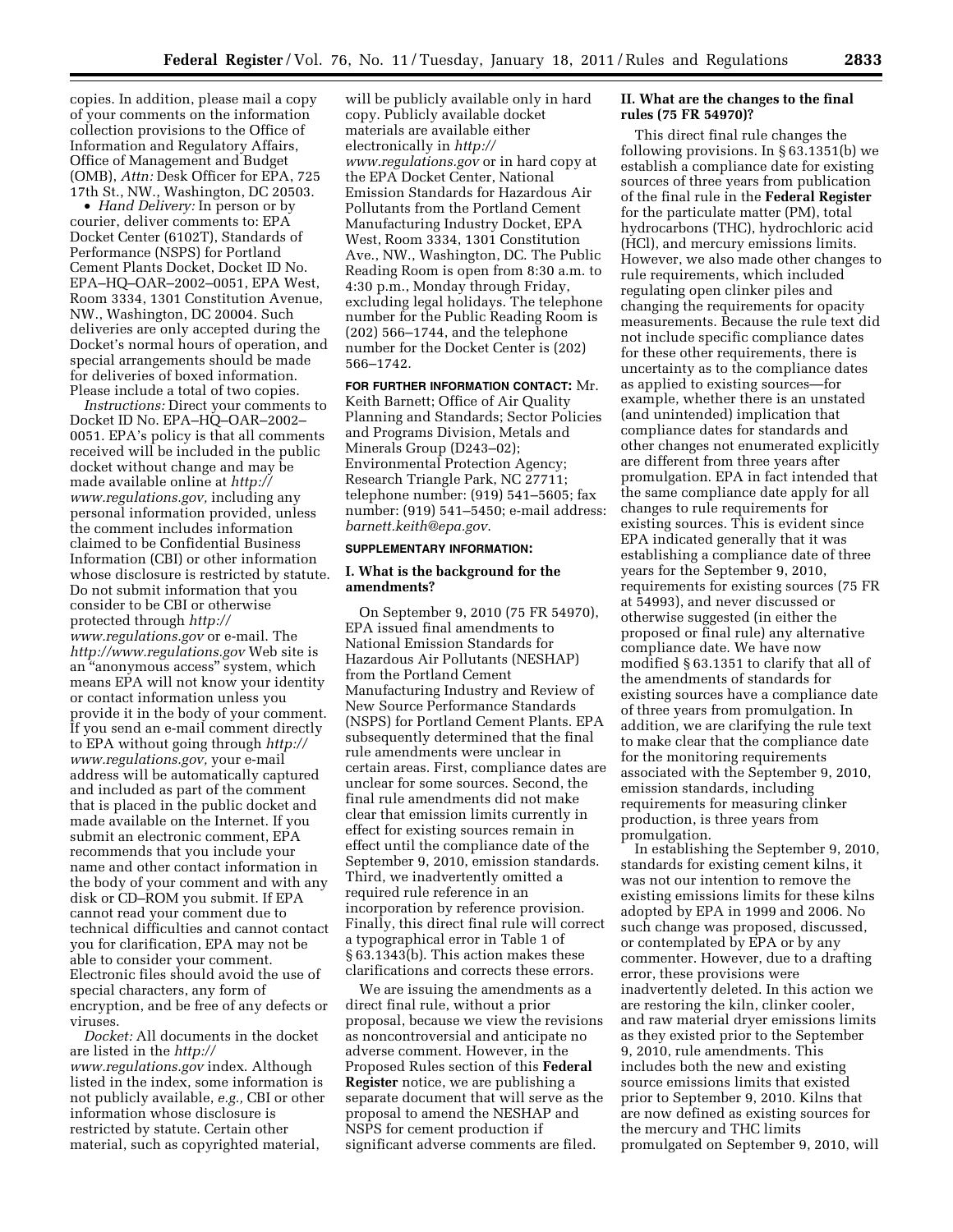still be required to meet the new source standards promulgated on December 20, 2006 (71 FR 76518), if they were subject to these emissions limits, until the compliance date for the limits promulgated on September 9, 2010, has passed. Once the compliance date for any emissions limit changed on September 9, 2010, has passed, the previous limit no longer applies.

In the Incorporation by Reference section of Part 60 subpart A, we inadvertently omitted a reference to § 60.257(b)(3), which was previously incorporated in paragraph § 60.17(h)(4). In this notice, we are adding this reference to that paragraph.

Finally, on Table 1 of § 63.1343 entry 16 in the column titled, ''And if it is located,'' we failed to include the words "At a major source" in entry 16. We are adding this language to the table.

# **III. Statutory and Executive Order Reviews**

## *A. Executive Order 12866: Regulatory Planning and Review*

Under Executive Order 12866, Regulatory Planning and Review (58 FR 51735, October 4, 1993), this action is not a ''significant regulatory action'' and is, therefore, not subject to review by the Office of Management and Budget (OMB). (*See* 75 FR 55029–30) This action is a correction to certain text in the final rules and is not a ''major rule'' as defined by 5 U.S.C. 804(2). However, the final rules promulgated on September 9, 2010, were reviewed by OMB.

### *B. Paperwork Reduction Act*

This action does not impose any new information collection burden. This action adds clarifications and corrections the final standards. However, the Office of Management and Budget (OMB) has previously approved the information collection requirements contained in the existing regulations (75 FR 54970, September 9, 2010) under the provisions of the *Paperwork Reduction Act,* 44 U.S.C. 3501 *et seq.* and has assigned OMB control numbers 2060– 0416 and 2060–0614. The OMB control numbers for EPA's regulations in 40 CFR are listed in 40 CFR part 9.

### *C. Regulatory Flexibility Act*

The Regulatory Flexibility Act (RFA) generally requires an agency to prepare a regulatory flexibility analysis of any rule subject to notice and comment rulemaking requirements under the Administrative Procedure Act or any other statute unless the agency certifies that the rule will not have a significant economic impact on a substantial

number of small entities. Small entities include small businesses, small organizations, and small governmental jurisdictions.

For purposes of assessing the impact of this rule on small entities, small entity is defined as: (1) A small business whose parent company has no more than 750 employees depending on the size definition for the affected NAICS code (as defined by Small Business Administration (SBA) regulations at 13 CFR 121.201; (2) a small governmental jurisdiction that is a government of a city, county, town, school district, or special district with a population of less than 50,000; and (3) a small organization that is any not-for-profit enterprise which is independently owned and operated and is not dominant in its field.

After considering the economic impact of this direct final rule on small entities, I certify that this action will not have a significant economic impact on a substantial number of small entities because it does not add any additional regulatory requirements.

# *D. Unfunded Mandates Reform Act*

Title II of the Unfunded Mandates Reform Act (UMRA), 2 U.S.C 1531– 1538, requires Federal agencies, unless otherwise prohibited by law, to assess the effects of their regulatory actions on State, local, and Tribal governments and the private sector. Federal agencies must also develop a plan to provide notice to small governments that might be significantly or uniquely affected by any regulatory requirements. The plan must enable officials of affected small governments to have meaningful and timely input in the development of EPA regulatory proposals with significant Federal intergovernmental mandates and must inform, educate, and advise small governments on compliance with the regulatory requirements.

This direct final rule does not contain a Federal mandate that may result in expenditures of \$100 million or more for State, local, and Tribal governments, in the aggregate, or the private sector in any one year. Thus, this final rule is not subject to the requirements of section 202 and 205 of the UMRA.

This final action is also not subject to the requirements of section 203 of the UMRA because it contains no regulatory requirements that might significantly or uniquely affect small governments. This final action contains no requirements that apply to such governments, imposes no obligations upon them, and will not result in expenditures by them of \$100 million or more in any one year or any disproportionate impacts on them.

# *E. Executive Order 13132: Federalism*

Executive Order 13132 (64 FR 43255, August 10, 1999), requires EPA to develop an accountable process to ensure "meaningful and timely input by State and local officials in the development of regulatory policies that have federalism implications." "Policies that have federalism implications'' is defined in the Executive Order to include regulations that have ''substantial direct effects on the States, on the relationship between the national government and the States, or on the distribution of power and responsibilities among the various levels of government.''

This direct final rule does not have federalism implications. It will not have substantial direct effects on the States, on the relationship between the national government and the States, or on the distribution of power and responsibilities among the various levels of government, as specified in Executive Order 13132. None of the affected facilities are owned or operated by State governments. Thus, Executive Order 13132 does not apply to these final rules.

# *F. Executive Order 13175: Consultation and Coordination With Indian Tribal Governments*

Subject to the Executive Order 13175 (65 FR 67249, November 9, 2000) EPA may not issue a regulation that has Tribal implications, that imposes substantial direct compliance costs, and that is not required by statute, unless the Federal government provides the funds necessary to pay the direct compliance costs incurred by Tribal governments, or EPA consults with Tribal officials early in the process of developing the regulation and develops a Tribal summary impact statement.

This direct final rule does not have Tribal implications, as specified in Executive Order 13175 (65 FR 67249, November 9, 2000). It will not have substantial direct effects on Tribal governments, on the relationship between the Federal government and Indian Tribes, or on the distribution of power and responsibilities between the Federal government and Indian Tribes, as specified in Executive Order 13175. The final rule imposes no new requirements on the one Tribally owned facility. Thus, Executive Order 13175 does not apply to this action.

# *G. Executive Order 13045: Protection of Children From Environmental Health Risks and Safety Risks*

EPA interprets Executive Order 13045 (62 FR 19885, April 23, 1997) as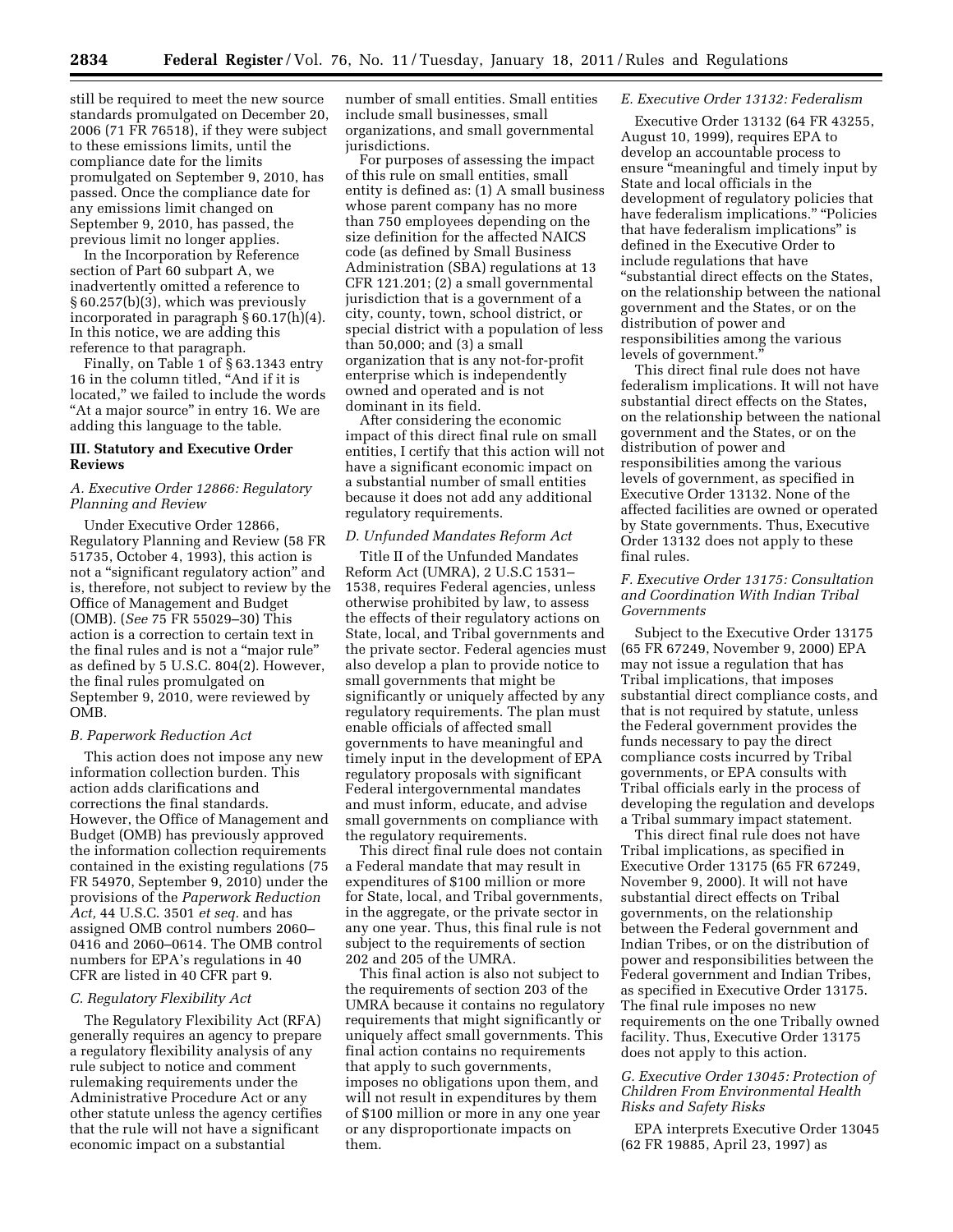applying to those regulatory actions that concern health or safety risks, such that the analysis required under section 5– 501 of the Executive Order has the potential to influence the regulation. This action is not subject to Executive Order 13045 because it is based solely on technology performance.

# *H. Executive Order 13211: Actions Concerning Regulations That Significantly Affect Energy Supply, Distribution, or Use*

This action is not subject to Executive Order 13211 (66 FR 28355 (May 22, 2001)), because it is not a significant regulatory action under Executive Order 12866.

# *I. National Technology Transfer and Advancement Act*

Section 12(d) of the National Technology Transfer and Advancement Act of 1995 (''NTTAA''), Public Law 104–113 (15 U.S.C. 272 note) directs EPA to use voluntary consensus standards (VCS) in its regulatory activities unless to do so would be inconsistent with applicable law or otherwise impractical. Voluntary consensus standards are technical standards (*e.g.,* materials specifications, test methods, sampling procedures, and business practices) that are developed or adopted by VCS bodies. NTTAA directs EPA to provide Congress, through OMB, explanations when the Agency decides not to use available and applicable VCS.

This action does not involve changes to the technical standards related to test methods or monitoring methods; thus, the requirements of section 12(d) of the National Technology Transfer and Advancement Act of 1995 (15 U.S.C. 272) do not apply.

# *J. Executive Order 12898: Federal Actions To Address Environmental Justice in Minority Populations and Low-Income Populations*

Executive Order (EO) 12898 (59 FR 7629) (February 16, 1994) establishes Federal executive policy on environmental justice. Its main provision directs Federal agencies, to the greatest extent practicable and permitted by law, to make environmental justice part of their mission by identifying and addressing, as appropriate, disproportionately high and adverse human health or

environmental effects of their programs, policies, and activities on minority populations and low-income populations in the United States.

The direct final rule does not involve special consideration of environmental justice-related issues as required by Executive Order 12898, Federal Actions to Address Environmental Justice in Minority Populations and Low-Income Populations (59 FR 7629, February 16, 1994), because it does not change any regulatory requirements. This action merely corrects and clarifies existing requirements.

## *K. Congressional Review Act*

The Congressional Review Act, 5 U.S.C. 801 *et seq.,* as added by the Small Business Regulatory Enforcement Fairness Act of 1996, generally provides that before a rule may take effect, the agency promulgating the rule must submit a rule report, which includes a copy of the rule, to each House of the Congress and to the Comptroller General of the United States. EPA will submit a report containing this rule and other required information to the U.S. Senate, the U.S. House of Representatives, and the Comptroller General of the United States prior to publication of the rule in the **Federal Register**. A major rule cannot take effect until 60 days after it is published in the **Federal Register**. This action is not a "major rule" as defined by 5 U.S.C. 804(2). This correction is effective March 21, 2011.

#### **List of Subjects**

## *40 CFR Part 60*

Environmental protection, Administrative practice and procedure, Air pollution control, Incorporation by reference, Intergovernmental relations, Reporting and recordkeeping requirements.

#### *40 CFR Part 63*

Environmental protection, Administrative practice and procedure, Air pollution control, Hazardous substances, Incorporation by reference, Reporting and recordkeeping requirements.

Dated: January 10, 2011.

# **Lisa P. Jackson,**

*Administrator.* 

For the reasons stated in the preamble, title 40, chapter I, of the Code of Federal Regulations is amended as follows:

# **PART 60—[AMENDED]**

■ 1. The authority citation for part 60 continues to read as follows:

**Authority:** 23 U.S.C. 101; 42 U.S.C. 7401– 7671q.

### **Subpart A—[Amended]**

■ 2. Section 60.17 is amended by revising paragraph (h)(4) to read as follows:

#### **§ 60.17 Incorporations by reference.**

\* \* \* \* \* (h) \* \* \*

(4) ANSI/ASME PTC 19.10–1981, Flue and Exhaust Gas Analyses [Part 10, Instruments and Apparatus], IBR approved for § 60.56c(b)(4) of subpart Ec,  $\S 60.63(f)(2)$  and  $(f)(4)$  of subpart F, § 60.106(e)(2) of subpart J, §§ 60.104a(d)(3), (d)(5), (d)(6), (h)(3), (h)(4), (h)(5), (i)(3), (i)(4), (i)(5), (j)(3), and (j)(4),  $60.105a(d)(4)$ , (f)(2), (f)(4),  $(g)(2)$ , and  $(g)(4)$ , 60.106a(a)(1)(iii),  $(a)(2)(iii), (a)(2)(v), (a)(2)(viii), (a)(3)(ii),$ and  $(a)(3)(v)$ , and  $60.107a(a)(1)(ii)$ ,  $(a)(1)(iv), (a)(2)(ii), (c)(2), (c)(4), and$  $(d)(2)$  of subpart Ja, § 60.257(b)(3) of Subpart Y, tables 1 and 3 of subpart EEEE, tables 2 and 4 of subpart FFFF, table 2 of subpart JJJJ, and § 60.4415(a)(2) and (a)(3) of subpart KKKK of this part.

### **PART 63—[AMENDED]**

■ 3. The authority citation for part 63 continues to read as follows:

**Authority:** 42 U.S.C. 7401, *et seq.* 

### **Subpart LLL—[Amended]**

■ 4. Section 63.1343 is amended by revising entry 16 of Table 1 in paragraph (b)(1) and adding paragraph (e) to read as follows:

# **§ 63.1343 What standards apply to my kilns, clinker coolers, raw material dryers, and open clinker piles?**

\* \* \* \* \*  $(b)(1) * * * *$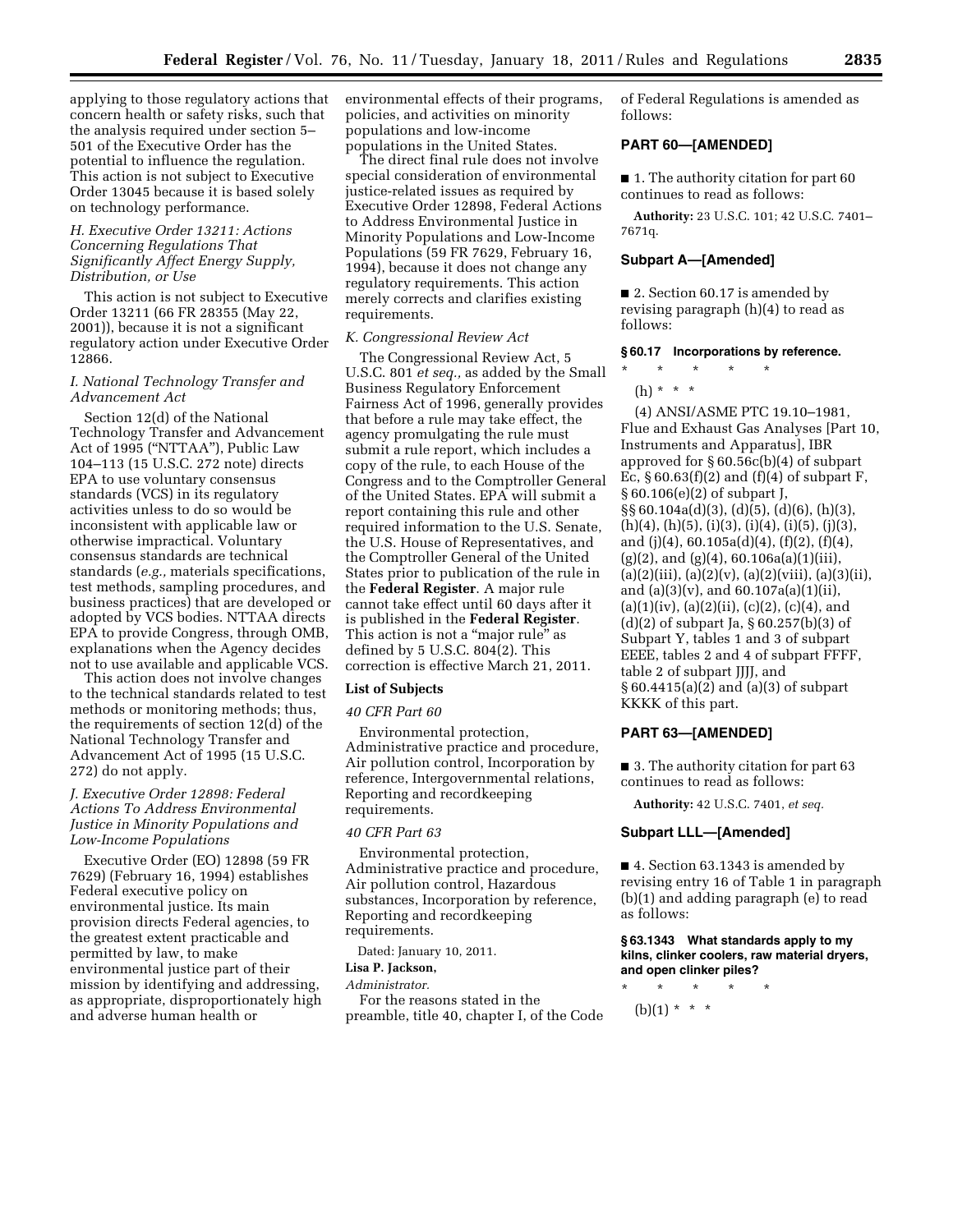TABLE 1—EMISSIONS LIMITS FOR KILNS (ROWS 1–8), CLINKER COOLERS (ROWS 9–12), RAW MATERIAL DRYERS (ROWS 13–15), RAW AND FINISH MILLS (ROW 16)

|         | If your source is                         | And the operating<br>mode is: | And if is<br>located | Your<br>emissions<br>limits are:       | And the units of the<br>emissions<br>limit are: | The oxygen<br>correction<br>factor is: |
|---------|-------------------------------------------|-------------------------------|----------------------|----------------------------------------|-------------------------------------------------|----------------------------------------|
| $\star$ |                                           |                               |                      |                                        |                                                 |                                        |
| $16$    | An Existing or new raw or<br>finish mill. | All operating modes           |                      | At a major source  Opacity-10  percent |                                                 | NA.                                    |
| $\star$ | $\star$                                   | $\star$                       | $\star$              | $\star$<br>$\star$                     | $\star$                                         |                                        |

\* \* \* \* \* (e) Emissions limits in effect prior to September 9, 2010. Any source defined

as an existing source in § 63.1351, and that was subject to a PM, mercury, THC, D/F, or opacity emissions limit prior to

September 9, 2010, must continue to meet the limits shown in Table 2 to this section until September 9, 2013.

TABLE 2—EMISSIONS LIMITS IN EFFECT PRIOR TO SEPTEMBER 9, 2010, FOR KILNS (ROWS 1–4), CLINKER COOLERS (ROW 5), AND RAW MATERIAL DRYERS (ROWS 6–9).

| If your source is                 | and                                                                             | And if it is lo-<br>cated at | Your emis-<br>sions limits<br>are $1$ :                                   | And the units<br>of the emis-<br>sions limit<br>are:            |
|-----------------------------------|---------------------------------------------------------------------------------|------------------------------|---------------------------------------------------------------------------|-----------------------------------------------------------------|
|                                   | it commenced construction or reconstruction on or prior to<br>December 2, 2005. | A major source               | PM-0.3<br>Opacity-20<br>$D/F - 0.2^2$<br>THC-5034                         | Ib/ton feed<br>percent<br>ng/dscm<br>(TEQ)<br>ppmvd.            |
|                                   | it commenced construction or reconstruction after Decem-<br>ber 2, 2005.        | A major source               | PM-0.3<br>Opacity-20<br>$D/F - 0.2^2$<br>THC-2035<br>Mercury-<br>$41^6$ . | Ib/ton feed<br>percent<br>ng/dscm<br>(TEQ)<br>ppmvd<br>ug/dscm. |
|                                   | it commenced construction or reconstruction on or prior to<br>December 2, 2005. | An area source               | $D/F-0.2^2$<br>THC-5034                                                   | ng/dscm<br>(TEQ)<br>ppmvd.                                      |
|                                   | it commenced construction or reconstruction after Decem-<br>ber 2, 2005.        | An area source               | $D/F - 0.2^2$<br>THC-2035<br>Mercury-<br>$41^{6}$ .                       | ng/dscm<br>(TEQ)<br>ppmyd<br>ug/dscm.                           |
| 5. An existing clinker cooler     |                                                                                 | A major source               | PM-0.1<br>Opacity-10                                                      | Ib/ton feed<br>percent.                                         |
| 6. An existing raw material dryer | it commenced construction or reconstruction on or prior to<br>December 2, 2005. | A major source               | THC-5034<br>Opacity-10                                                    | ppmvd<br>percent.                                               |
| 7. An existing raw material dryer | it commenced construction or reconstruction after Decem-<br>ber 2, 2005.        | A major source               | THC-2035<br>Opacity-10                                                    | ppmvd<br>percent.                                               |
| 8. An existing raw material dryer | it commenced construction or reconstruction on or prior to<br>December 2, 2005. | An area source               | THC-5034                                                                  | ppmvd.                                                          |
| 9. An existing raw material dryer | it commenced construction or reconstruction after Decem-<br>ber 2, 2005.        | An area source               | THC-2035                                                                  | ppmvd.                                                          |

1All emission limits expressed as a concentration basis (ppmvd, ng/dscm) are corrected to seven percent oxygen.

<sup>2</sup> If the average temperature at the inlet to the first particulate matter control device (fabric filter or electrostatic precipitator) during the D/F performance test is 400 °F or less, this limit is changed to 0.4 ng/dscm (TEQ). 3 Measured as propane.

4Only applies to Greenfield kilns or raw material dryers.

 $5$ As an alternative, a source may demonstrate a 98 percent reduction in THC emissions from the exit of the kiln or raw material dryer to dis-<br>charge to the atmosphere. Inline raw mills are considered to be an integral pa

<sup>6</sup> As an alternative, a source may route the emissions through a packer bed or spray tower wet scrubber with a liquid-to-gas ratio of 30 gallons per 1000 actual cubic feet per minute or more and meet a site-specific emission limit based on the measured performance of the wet scrubber.

■ 5. Section 63.1350 is amended by revising paragraph (d)(2) to read as follows:

### **§ 63.1350 Monitoring requirements.**

\* \* \* \* \*

 $(d) * * * *$ 

(2) Determine, record, and maintain a record of the accuracy of the system of measuring hourly clinker production (or feed mass flow if applicable). During each quarter of source operation, you

must determine, record, and maintain a record of the ongoing accuracy of the system of measuring hourly clinker production (or feed mass flow).

\* \* \* \* \*